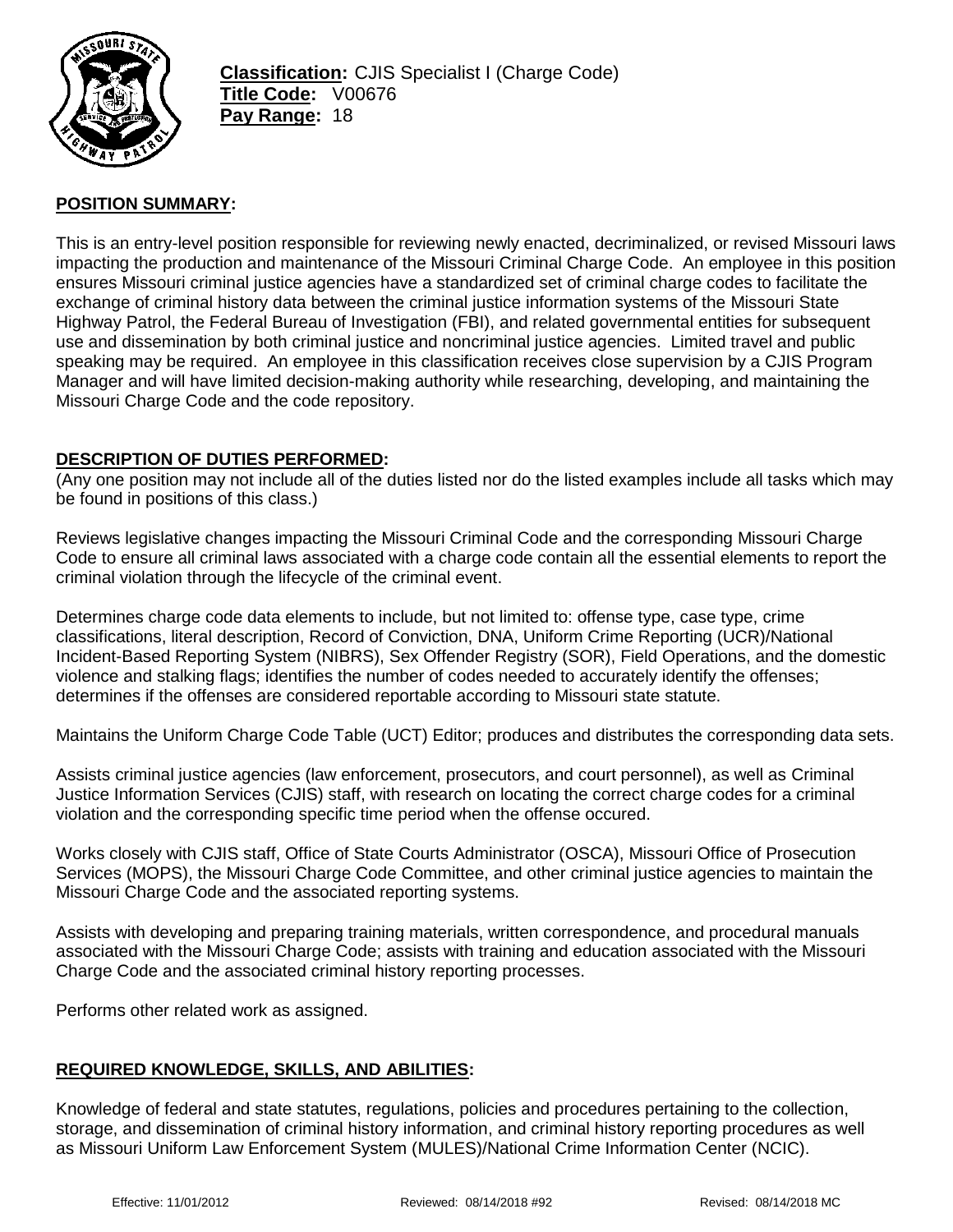# **Classification:** CJIS Specialist I (Charge Code) **Title Code:** V00676 **Pay Range:** 18 **Page 2 Page 2 Page 2 Page 2 Page 2**

Basic knowledge of the techniques and the fundamentals of oral and written communications.

Basic knowledge of the principles, methods, and techniques in the administration of criminal history records.

Knowledge of Microsoft Office software including Word, Access, Excel, and PowerPoint, and other database software packages utilized for auditing purposes.

Basic knowledge of MULES, NCIC, National Sex Offender Registry (NSOR), Missouri Automated Criminal History Site (MACHS), Automated Fingerprint Identification System (AFIS), FBI, and other criminal justice systems.

Ability to learn state and federal laws, rules, and regulations pertaining to criminal history reporting procedures as well as MULES/NCIC.

Ability to review, interpret, apply, and prepare computer program documentation related to criminal history data.

Ability to review and analyze information for quality, quantity, and adherence to appropriate standards.

Ability to operate a personal computer to record statistical data and related reports, build spreadsheets, etc.

Ability to maintain accurate records, files, and documentation.

Ability to write detailed reports in an efficient manner.

Ability to effectively plan, develop, and organize materials for use in training programs.

Ability to provide training sessions, meetings, and briefings at the request of supported agency personnel, law enforcement, or other entities.

Ability to work under pressure of performing multiple tasks with varying deadlines while maintaining high quality work.

Ability to exercise judgment and discretion.

Ability to learn to perform entries, proofread, edit, and update data within various computerized databases.

Ability to work independently with general supervision.

Ability to occasionally travel for the completion of assigned duties.

Ability to operate basic office equipment as detailed in the description of duties.

Ability to handle restricted and confidential information in a professional manner and maintain the information as such.

Ability to communicate in English clearly and concisely, both orally and in writing.

Ability to establish and maintain harmonious working relations with others.

Ability to work with material that may be of a sexual nature relating to criminal activity (e.g., written material, photographs, and/or verbal language, etc.).